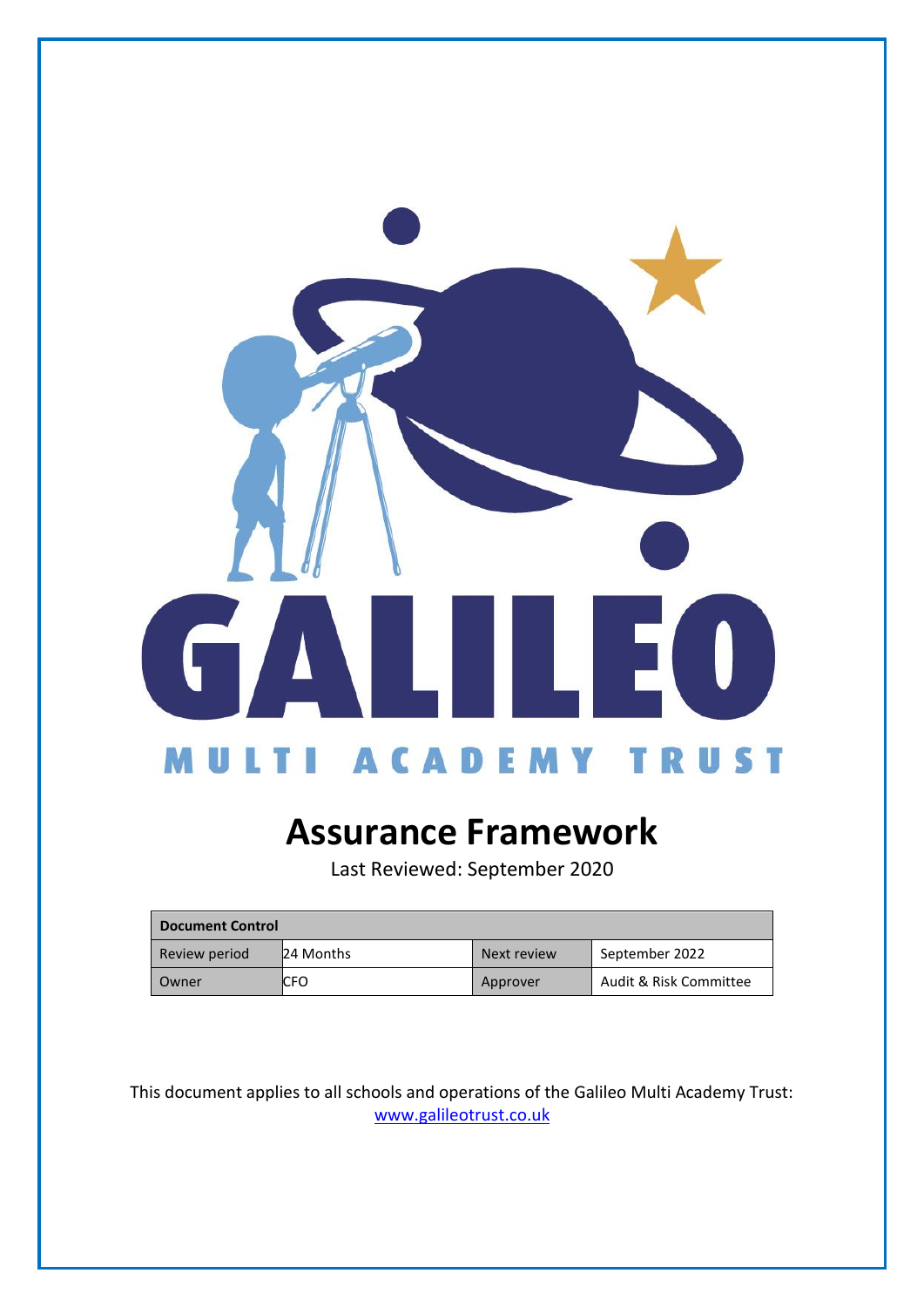## **Introduction**

Galileo Multi Academy Trust is an independent exempt charitable company and classified by the Office for National Statistics as a central government public sector body. While schools are responsible for their own financial management, they are subject to public standards of accountability. The Department for Education, rather than the Charity Commission, is the principal regulator of academies and is responsible for overseeing their compliance with the financial accountability framework and with charity law.

The Education & Skills Funding Agency (ESFA) oversees the arrangements on behalf of the DfE that provide Parliament with assurance that academies operate to high standards of propriety and regularity. It aims to keep a reasonable balance between academy trusts' independence and the need to account for public money.

The main components of the financial accountability framework and assurance arrangements are set out below.

### **What is an Assurance Framework?**

"An assurance framework is a structured means of identifying and mapping the main sources of assurance in an organisation, and co-ordinating that to best effect" – HM Treasury Guidance.

### **Who is this framework is for?**

This framework is for academy trust accounting officers (i.e. the Chief Executive, Chief Financial Officer, and Headteachers), finance staff and trustees. Auditors of the Trust's accounts may also find it helpful.

# **The Academies Handbook**

The Academies Handbook sets out the basic financial management, control and reporting requirements that apply to academy trusts. It describes a financial framework for trusts that reflects their accountability to Parliament and the public, and the freedoms that they can exercise in their day-to-day business. Compliance with the handbook is a condition of the Trust's funding agreement.

The handbook also describes the delegated financial authority levels that the Secretary of State for Education has given to academy trusts and the circumstances when trusts must seek the Secretary of State's consent.

The handbook is updated annually and comes into effect on 1 September each year. Each edition is developed following extensive consultation across the sector through the academies finance and assurance steering group and is based on a format introduced in 2012, with a focus on principles rather than detailed guidance.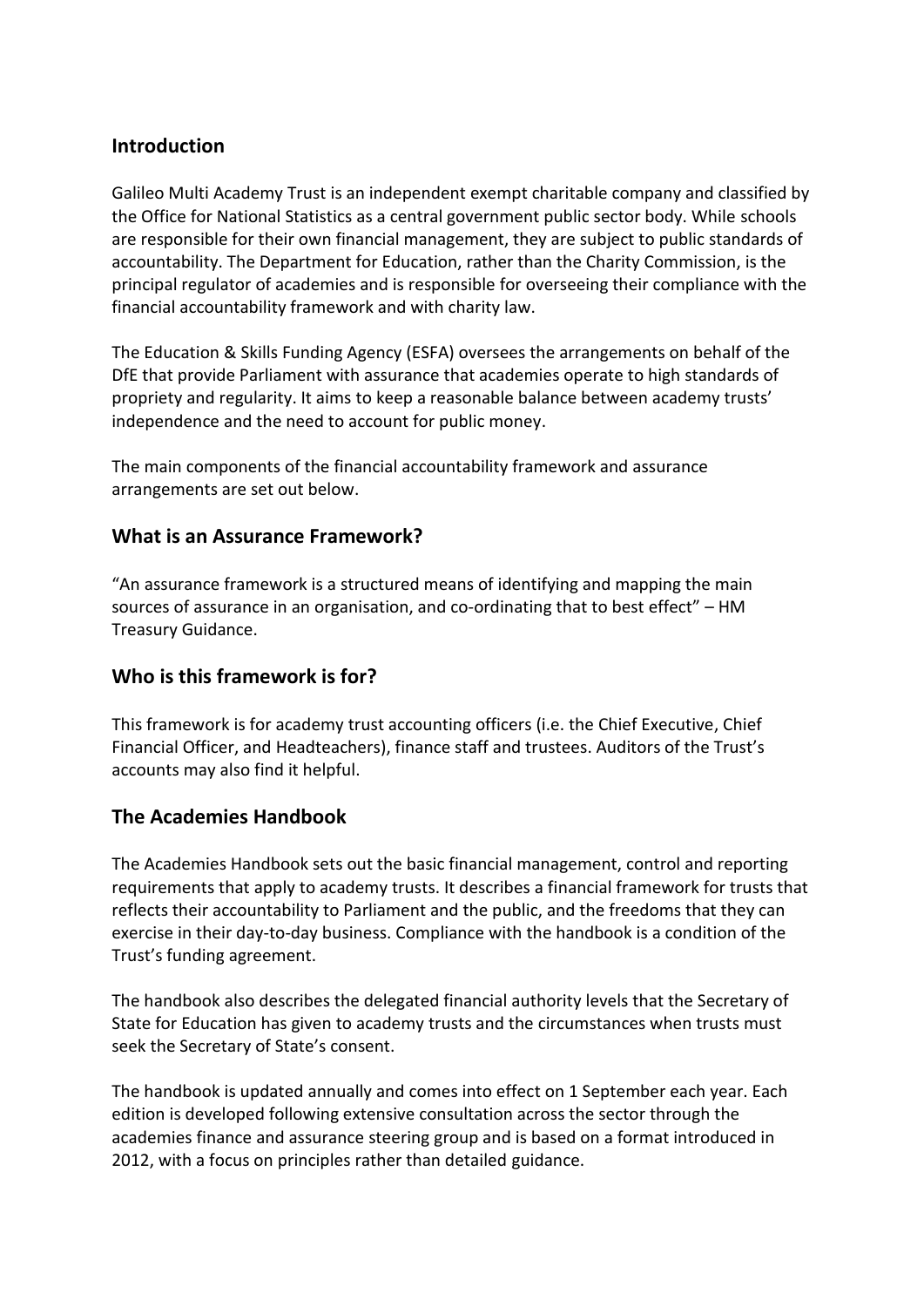The handbook strengthens the requirements on academy trust governance, develops the principles when trading with connected parties, and introduces a requirement that the Trust's register of interests captures all relevant business and pecuniary interests.

## **Financial Management and Governance Self-Assessment (FMGS)**

The FMGS is a short online self-assessment checklist that highlights the main requirements new academy trusts must have in place soon after opening. The requirements within the checklist apply from the date on which the funding agreement is signed. It provides a simple way for Trustees and the ESFA to gain assurance that the academy trust's financial management and governance arrangements meet these requirements.

As part of ESFA's assurance programme, it may choose to visit an individual academy trust to review the evidence used to inform the self-assessment.

FMGS must be endorsed by the board of trustees or an appropriate delegated committee and be submitted to the ESFA using the online form within the stipulated submission deadline.

## **The Academies Accounts Direction**

The Academies Accounts Direction is the reference pack for academy trusts and their auditors to use when preparing and auditing financial statements for the accounting period ending on 31 August annually. It supplements the Academies Financial Handbook. In producing the Accounts Direction, the ESFA takes requirements set out by the Charity Commission in their Statement Of Recommended Practice (SORP) and translates them into a form applicable to academy trusts.

The Accounts Direction outlines the requirements set out in academy trusts' funding agreements with the Secretary of State where each academy trust must:

- Prepare an annual report and financial statements to 31 August
- Have these accounts audited annually by independent registered auditors
- Produce a statement of regularity, propriety and compliance and obtain a regularity assurance report on this statement from the auditor
- Submit the audited accounts and auditor's regularity assurance report to the ESFA by 31 December
- File the accounts with the Companies Registrar as required under the Companies Act 2006
- Publish the audited accounts for the preceding academic/financial year on the trust's website by 31 January.

New academy trusts incorporated on or after 1 March may, if they wish, defer preparation of their first accounts until 31 August the following year. Trusts must contact the ESFA if they intend to do this, or if they intend to prepare dormant accounts.

The Accounts Direction explains the elements the Trust must include in its annual report and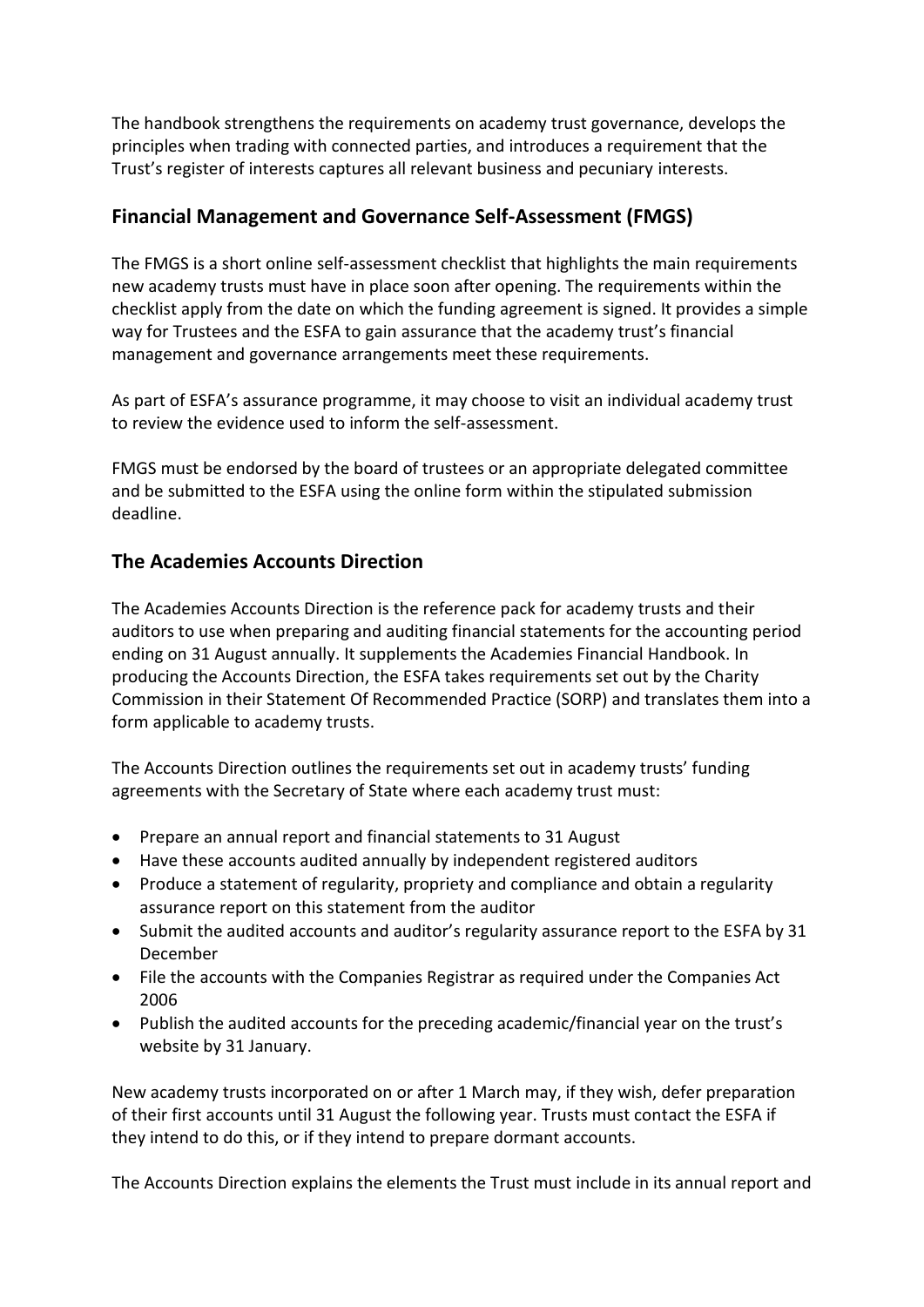financial statements and the accounting treatments required. It also provides a model format for the report and the financial statements and ensures consistency of treatment between academy trusts.

In addition to the audited financial statements, trusts are required to submit financial returns to the ESFA annually.

## **Academy auditors**

The National Audit Office (NAO), auditor of the department's group accounts which include academies' consolidated financial statements, has produced a set of group communications for academy auditors setting out in detail:

- The academy auditor's role in the department's group accounts
- NAO's expectations of academy auditors
- The risks of material misstatement in the group financial statements

### **Internal and External Auditors**

The appointment of the External Auditors will be made by the Members with approval from the Trust Board. The appointment of the Internal Auditors will be made by the Trust Board following recommendation from the Audit and Risk Committee.

The Companies Act 2006 requires the Trust appoint an external auditor, to certify whether the accounts present a true and fair view of the trust's financial performance and position and provide an opinion with regularity and probity. These audited accounts must be submitted to ESFA by 31 December each year and published on the Trust website.

The academy trust must establish a control framework that recognises public expectations about governance, standards and openness. The appointed internal auditor will provide Trustees with the necessary assurances in these areas and outline recommendations to ensure continuous improvement and demonstrate Value for Money.

### **Fraud and financial irregularities in academies**

The ESFA has published resources to support academy trust accounting officers to manage their finances in a transparent and effective way, and to reduce the risk of fraud or financial irregularities. These include a list of generic indicators of potential fraud and a checklist to help review the trust's arrangements for preventing, detecting and dealing with fraud should it occur.

To reduce the risk of fraud Trusts should consider the following actions:

- Ensure anti-fraud and whistleblowing policies are in place and regularly update these and communicate them to staff
- Conduct regular anti-fraud awareness training events for finance staff